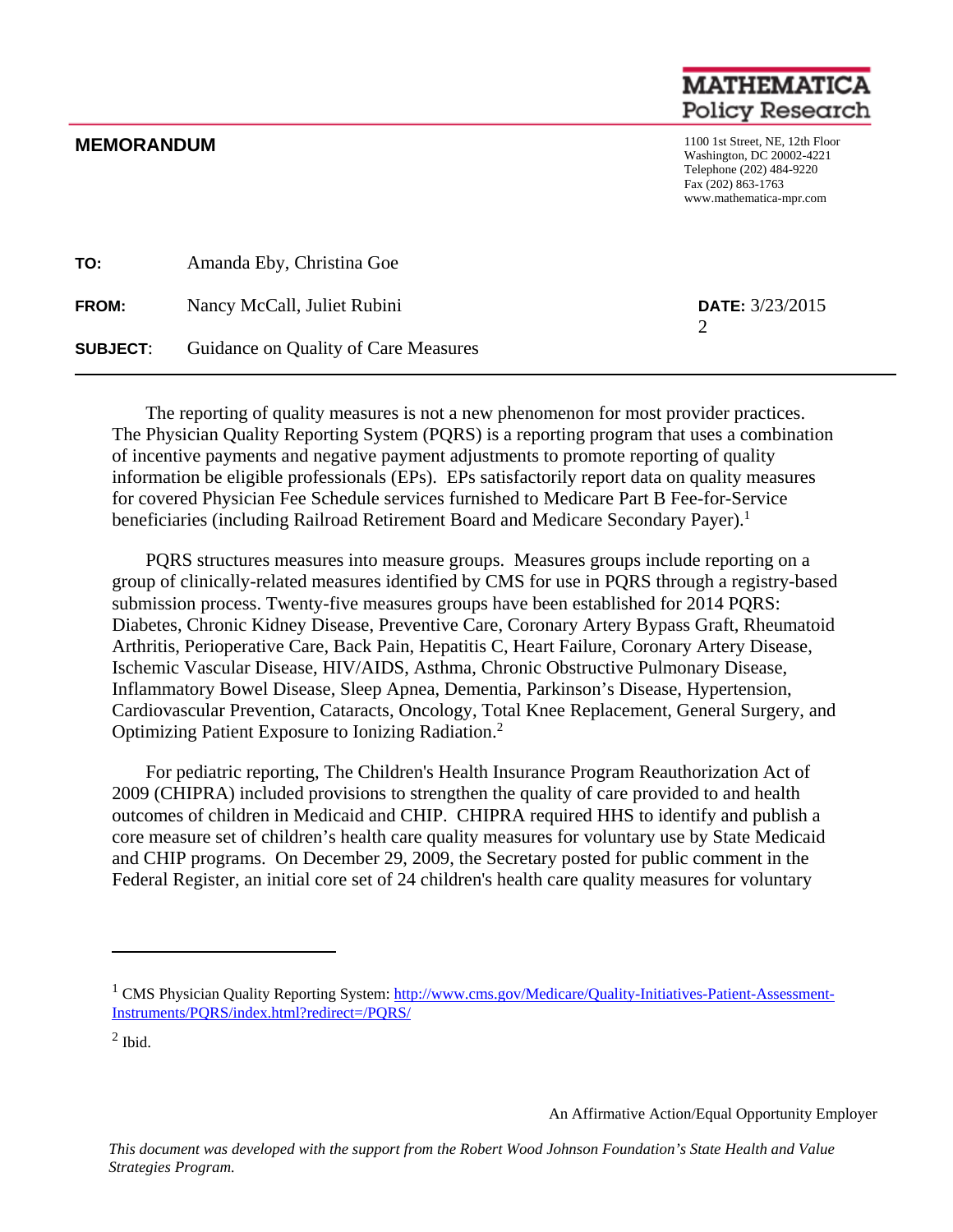|       | MEMO TO: Amanda Eby, Christina Goe |
|-------|------------------------------------|
| FROM: | Nancy McCall, Juliet Rubini        |
| DATE: | 3/23/2015                          |
| PAGE: | $\mathcal{D}$                      |

 $\overline{a}$ 

use by Medicaid and CHIP programs. The core set includes a range of children's quality measures encompassing both physical and mental health<sup>3</sup>.

As described in Montana's draft guidance to providers, the methods for calculating and reporting the four required quality metrics follow below. We have compared the Montana PCMH and PQRS denominator and numerator criteria to help illustrate differences and inconsistencies which may increase difficulty of reporting on the provider side. We reference the PQRS and Medicaid programs to allow for understanding of what providers are currently reporting on and what future enhancements you may consider for the next reporting period.

There are two measures for which there is considerable difference between the PQSR and CHIPRA specifications, Tobacco Use and Intervention and Age-appropriate Immunization for Children, respectively. We understand that there was a conscious decision to align the childhood immunization measure with reporting requirements from the Department of Health. Thus, the current specification may be less of a burden to providers than modifying their reporting to more align with the CHIPRA specifications.

We recommend assessing the degree to which practices modified their PQRS reporting processes to report the three adult measures for the PCMH project and the degree of burden the modifications placed upon them. The State may wish to modify its specifications to more align with PQSR, notably for Tobacco Use and Intervention measure, for the next reporting period if providers would find it to be less burdensome. Further, we will give special attention to the analysis of rates of tobacco cessation generated from the current specifications relative to publicly reported rates.

<sup>&</sup>lt;sup>3</sup> CMS Medicaid: http://www.medicaid.gov/Medicaid-CHIP-Program-Information/By-Topics/Quality-of-Care/CHIPRA-Initial-Core-Set-of-Childrens-Health-Care-Quality-Measures.html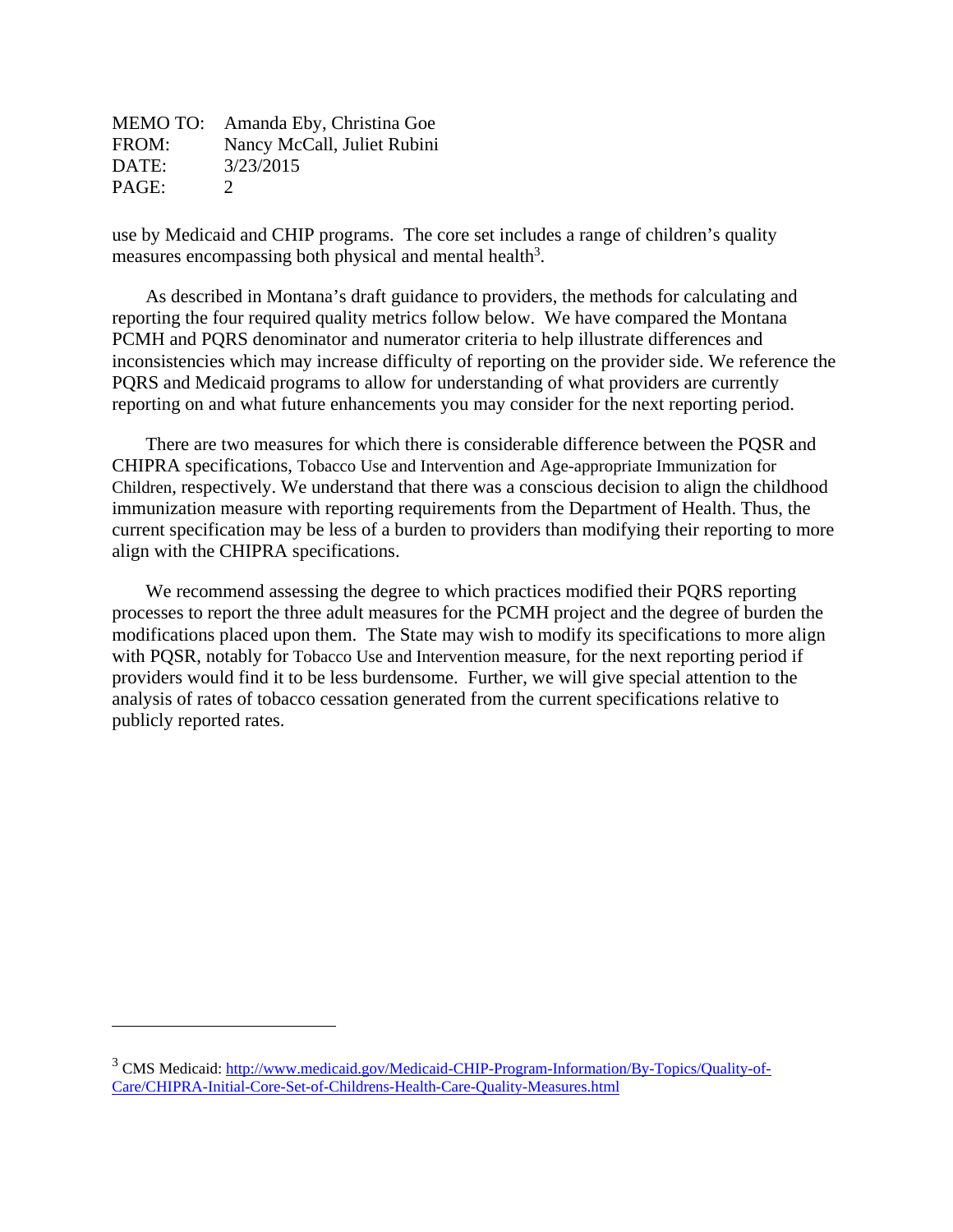Measure 1: Blood Pressure Control (PQRS Hypertension and Ischemic Vascular Disease measures groups)

| <b>Montana PCMH Documentation</b>                                                                                                                                                                                                                                                                                                                                         | <b>PQRS Measure Group Specification</b>                                                                                                                                                                                                                                                                                                                                                                                                                                                                                                                                                                                                                                                                                                                                                                                                                                                                                                                                                                                                                                                                                                                                                                                                        | <b>Differences</b>                                                                                                                                                                                                                                                                                                                                                                                                              |  |
|---------------------------------------------------------------------------------------------------------------------------------------------------------------------------------------------------------------------------------------------------------------------------------------------------------------------------------------------------------------------------|------------------------------------------------------------------------------------------------------------------------------------------------------------------------------------------------------------------------------------------------------------------------------------------------------------------------------------------------------------------------------------------------------------------------------------------------------------------------------------------------------------------------------------------------------------------------------------------------------------------------------------------------------------------------------------------------------------------------------------------------------------------------------------------------------------------------------------------------------------------------------------------------------------------------------------------------------------------------------------------------------------------------------------------------------------------------------------------------------------------------------------------------------------------------------------------------------------------------------------------------|---------------------------------------------------------------------------------------------------------------------------------------------------------------------------------------------------------------------------------------------------------------------------------------------------------------------------------------------------------------------------------------------------------------------------------|--|
| Denominator (D#): all adults aged $\geq$ 18 through<br>85 years in the PCMH patient population who<br>(a) have the diagnosis of hypertension, and $(b)$<br>had one or more outpatient visits during the<br>reporting period: calendar year 2014.<br>Hypertension diagnosis: ICD-9 code groups:<br>362.11; 401.00-401.99; 402.00-402.99; 403.00-<br>403.99; 404.00-404.99. | Patient sample criteria for the Hypertension Measures Group<br>are patients aged 18 through 90 years with a specific<br>diagnosis of hypertension, and without a diagnosis of stage 5<br>chronic kidney disease (GFR of $<$ 15ml/min per 1.72 m2 or<br>end-stage kidney disease), accompanied by a specific patient<br>encounter.<br>One of the following diagnosis codes indicating<br>hypertension: ICD-9-CM [for use 1/01/2014-9/30/2014]:<br>401.0, 401.1, 401.9, 402.00, 402.01, 402.10, 402.11,<br>402.90, 402.91, 403.00, 403.10, 403.90, 404.00, 404.01,<br>404.10, 404.11, 404.90, 404.91<br>ICD-10-CM [for use 10/01/2014-12/31/2014]: I10, I11.0,<br>I11.9, I12.9, I13.0, I13.10<br>Accompanied by one of the following patient encounter<br>codes: 99201, 99202, 99203, 99204, 99205, 99212, 99213,<br>99214, 99215, 99304, 99305, 99306, 99307, 99308, 99309,<br>99310, 99324, 99325, 99326, 99327, 99328, 99334, 99335,<br>99336, 99337, 99341, 99342, 99343, 99344, 99345, 99347,<br>99348, 99349, 99350, G0438, G0439<br><b>AND NOT</b><br>Diagnosis for stage 5 chronic kidney disease: ICD-9-CM<br>[for use 1/01/2014-9/30/2014]: 403.01, 403.11, 403.91,<br>404.02, 404.03, 404.12, 404.13, 404.92, 404.93, 585.5,<br>585.6 | 1. Age Range:<br>Montana 18 to 85 years<br>PQRS 18 to 90 years<br>2. Guidance on appropriate outpatient visit<br>codes in the Montana documentation.<br>3. ICD codes - The Montana documentation<br>includes code groups where the PQRS<br>specifications include specific codes from both<br>ICD9 and ICD10.<br>4. Exclusions – The Montana documentation<br>does not discuss excluding for stage 5 chronic<br>kidney disease. |  |
|                                                                                                                                                                                                                                                                                                                                                                           |                                                                                                                                                                                                                                                                                                                                                                                                                                                                                                                                                                                                                                                                                                                                                                                                                                                                                                                                                                                                                                                                                                                                                                                                                                                |                                                                                                                                                                                                                                                                                                                                                                                                                                 |  |
|                                                                                                                                                                                                                                                                                                                                                                           | ICD-10-CM [for use 10/01/2014-12/31/2014]: I12.0,<br>I13.11, I13.2, N18.5, N18.6                                                                                                                                                                                                                                                                                                                                                                                                                                                                                                                                                                                                                                                                                                                                                                                                                                                                                                                                                                                                                                                                                                                                                               |                                                                                                                                                                                                                                                                                                                                                                                                                                 |  |
|                                                                                                                                                                                                                                                                                                                                                                           |                                                                                                                                                                                                                                                                                                                                                                                                                                                                                                                                                                                                                                                                                                                                                                                                                                                                                                                                                                                                                                                                                                                                                                                                                                                |                                                                                                                                                                                                                                                                                                                                                                                                                                 |  |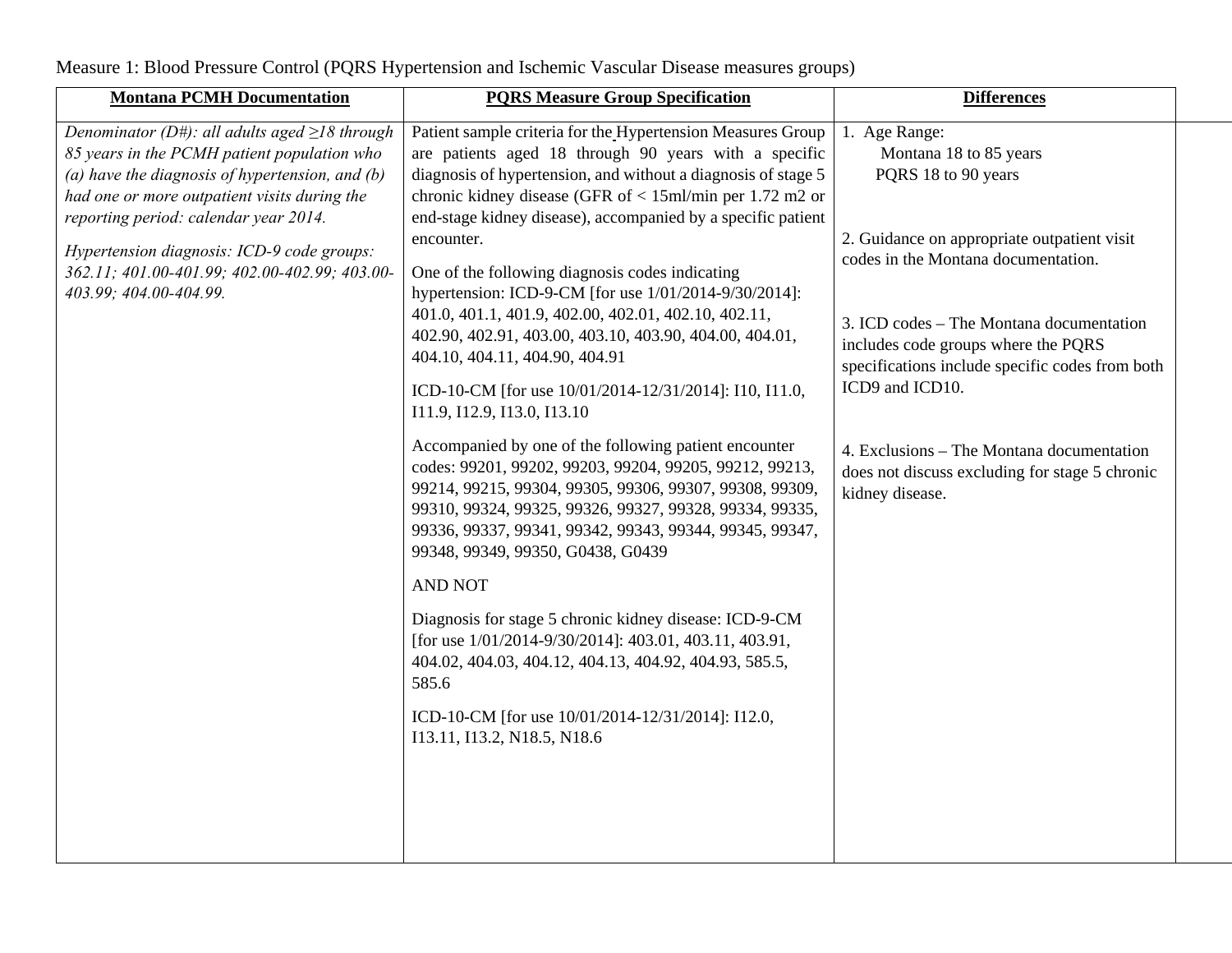| <b>Montana PCMH Documentation</b>                                                                                                                                                                                                                                                                                                                                                                                                                                                                  | <b>PQRS Measure Group Specification</b>                                                                                                                                                                                                                                                                                                                                                                                                                                                                                                                                                                                                                                                                                                                                                                                                                                                                                                                                                 | <b>Differences</b>                                                                     |
|----------------------------------------------------------------------------------------------------------------------------------------------------------------------------------------------------------------------------------------------------------------------------------------------------------------------------------------------------------------------------------------------------------------------------------------------------------------------------------------------------|-----------------------------------------------------------------------------------------------------------------------------------------------------------------------------------------------------------------------------------------------------------------------------------------------------------------------------------------------------------------------------------------------------------------------------------------------------------------------------------------------------------------------------------------------------------------------------------------------------------------------------------------------------------------------------------------------------------------------------------------------------------------------------------------------------------------------------------------------------------------------------------------------------------------------------------------------------------------------------------------|----------------------------------------------------------------------------------------|
| Numerator $(N#)$ : number of these adults for<br>whom documented blood pressure at time of<br>most recent outpatient visit during the reporting<br>period was systolic $\leq$ 140 mmHg and diastolic<br>$<$ 90 mmHg.<br>Note: If blood pressure was not documented<br>during the most recent outpatient visit, then<br>blood pressure is not controlled for this<br>measure.<br>If multiple blood pressures were taken at the<br>most recent outpatient visit, report the lowest<br>blood pressure | Patients whose most recent blood pressure was under<br>control.<br>Numerator Instructions: If there are multiple blood<br>pressures on the same date of service, use the lowest<br>systolic and lowest diastolic blood pressure on that date as<br>the representative blood pressure. To be "under control",<br>both systolic and diastolic blood pressures must be below<br>the target values (e.g., for a patient, systolic $BP = 143$<br>mmHg and diastolic $BP = 70$ mmHg is not "under control").<br>Patients for whom the goals of care are predominantly<br>palliative or for whom treatment of hypertension with<br>standard treatment goals is not clinically appropriate should<br>be excluded.<br>Definitions: Treatment of hypertension with standard<br>treatment goals is not clinically appropriate - For some<br>patients, treatment of hypertension with standard goals may<br>not be relevant, as might be the case for a patient with<br>severe Alzheimer's disease. | 1. Guidance on numerator exclusions (i.e.<br>Palliative care or Alzheimer's patients). |
|                                                                                                                                                                                                                                                                                                                                                                                                                                                                                                    |                                                                                                                                                                                                                                                                                                                                                                                                                                                                                                                                                                                                                                                                                                                                                                                                                                                                                                                                                                                         |                                                                                        |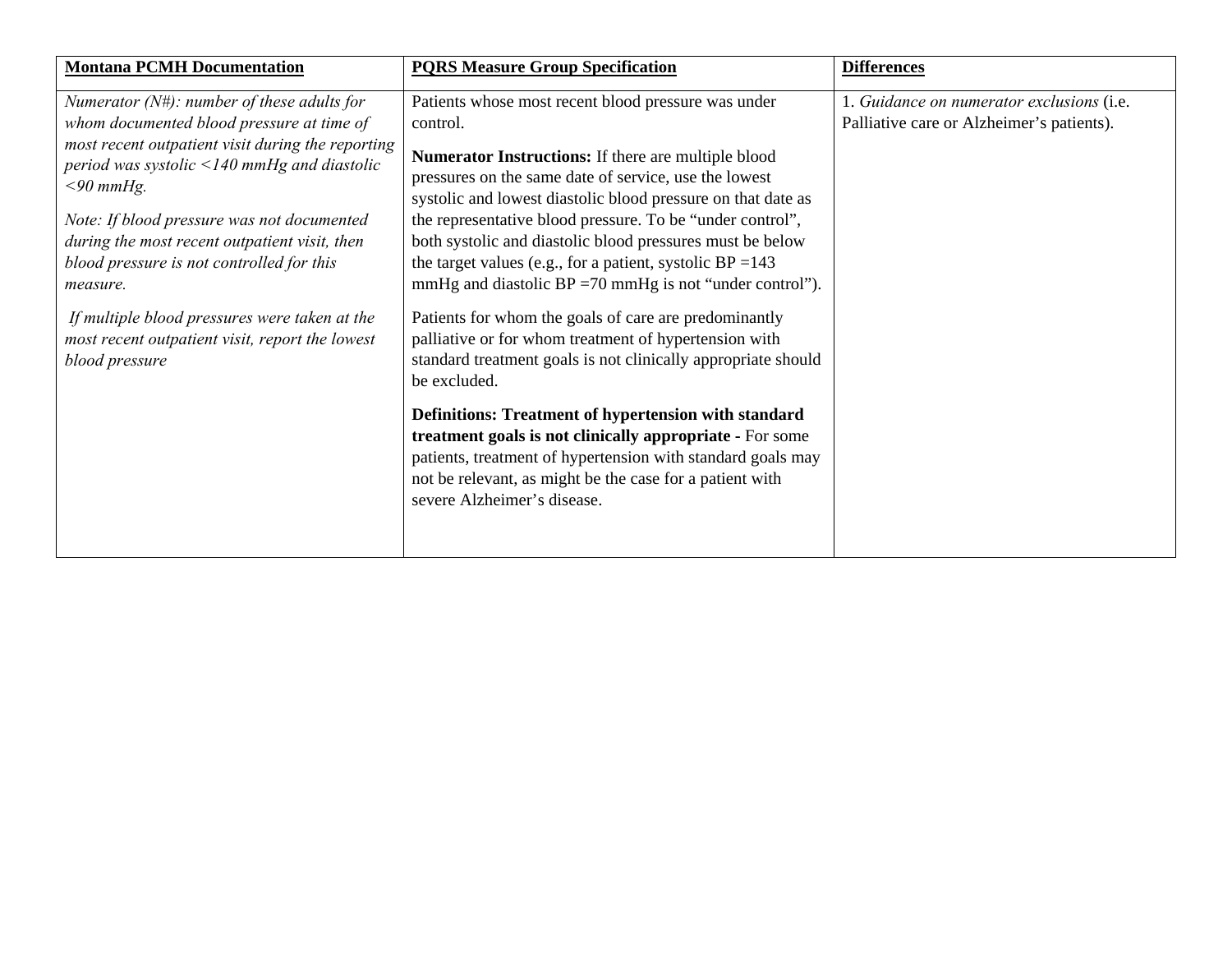Measure 2: Tobacco use and Intervention (preventive care measures group)

| <b>Montana PCMH Documentation</b>                                                                                                                                                                                                                                                                                                       | <b>PQRS Measure Group Specification Manual</b>                                                                                                                                                                                                                                                                                                                                                                                                                                                                                                                                                                                                                                                                                                                                                                                                                                                                                                                                                                                                                                       | <b>Differences</b>                                                                                                                                                                                                                                                                                                                                                     |
|-----------------------------------------------------------------------------------------------------------------------------------------------------------------------------------------------------------------------------------------------------------------------------------------------------------------------------------------|--------------------------------------------------------------------------------------------------------------------------------------------------------------------------------------------------------------------------------------------------------------------------------------------------------------------------------------------------------------------------------------------------------------------------------------------------------------------------------------------------------------------------------------------------------------------------------------------------------------------------------------------------------------------------------------------------------------------------------------------------------------------------------------------------------------------------------------------------------------------------------------------------------------------------------------------------------------------------------------------------------------------------------------------------------------------------------------|------------------------------------------------------------------------------------------------------------------------------------------------------------------------------------------------------------------------------------------------------------------------------------------------------------------------------------------------------------------------|
| Denominator (D#): all adults aged $\geq$ 18 years in<br>the PCMH patient population who had two or<br>more outpatient visits for any reason, or who<br>had one preventive care visit during the<br>reporting period: calendar year 2014                                                                                                 | Patient sample criteria for the Preventive Care Measures<br>Group are for patients aged 18 years and older with a<br>specific patient encounter.<br>One of the following patient encounter codes: 99201,<br>99202, 99203, 99204, 99205, 99212, 99213, 99214,<br>99215                                                                                                                                                                                                                                                                                                                                                                                                                                                                                                                                                                                                                                                                                                                                                                                                                | 1. Specific encounter codes not indicated in<br>Montana documentation                                                                                                                                                                                                                                                                                                  |
| Numerator ( $N#$ ): number of these adults<br>documented to be tobacco users<br>Measurement for tobacco cessation<br><i>intervention:</i><br>Denominator: number of adult tobacco users<br>from above $(N#)$ .<br>Numerator: number of tobacco users who<br>received a tobacco cessation intervention<br>during the measurement period. | Patients who were screened for tobacco use at least once<br>within 24 months AND who received tobacco cessation<br>counseling intervention if identified as a tobacco user<br>Definitions:<br>Tobacco Use – Includes use of any type of tobacco.<br>Cessation Counseling Intervention - Includes brief<br>counseling (3 minutes or less), and/or pharmacotherapy.<br>NUMERATOR NOTE: In the event that a patient is<br>screened for tobacco use and identified as a user but did<br>not receive tobacco cessation counseling report 4004F<br>with 8P.<br><b>Numerator Options:</b><br>Patient screened for tobacco use AND received tobacco<br>cessation intervention (counseling, pharmacotherapy, or<br>both), if identified as a tobacco user (4004F)<br>OR.<br>Current tobacco non-user (1036F)<br><b>OR</b><br>Documentation of medical reason(s) for not screening<br>for tobacco use (eg, limited life expectancy, other<br>medical reasons) (4004F with 1P)<br><b>OR</b><br>Tobacco screening OR tobacco cessation intervention<br>not performed, reason NOS (40045 with 8P) | 1. The PQRS measure is a single measure rather<br>htan separation of measure into two measures $-$<br>2. Mathematica would encourage the use of<br>"screened" instead of "documented" in the<br>language of the Montana numerator. This is more<br>specific and gets to the intent of the measure $-$<br>identifying if the providers are performing the<br>screening. |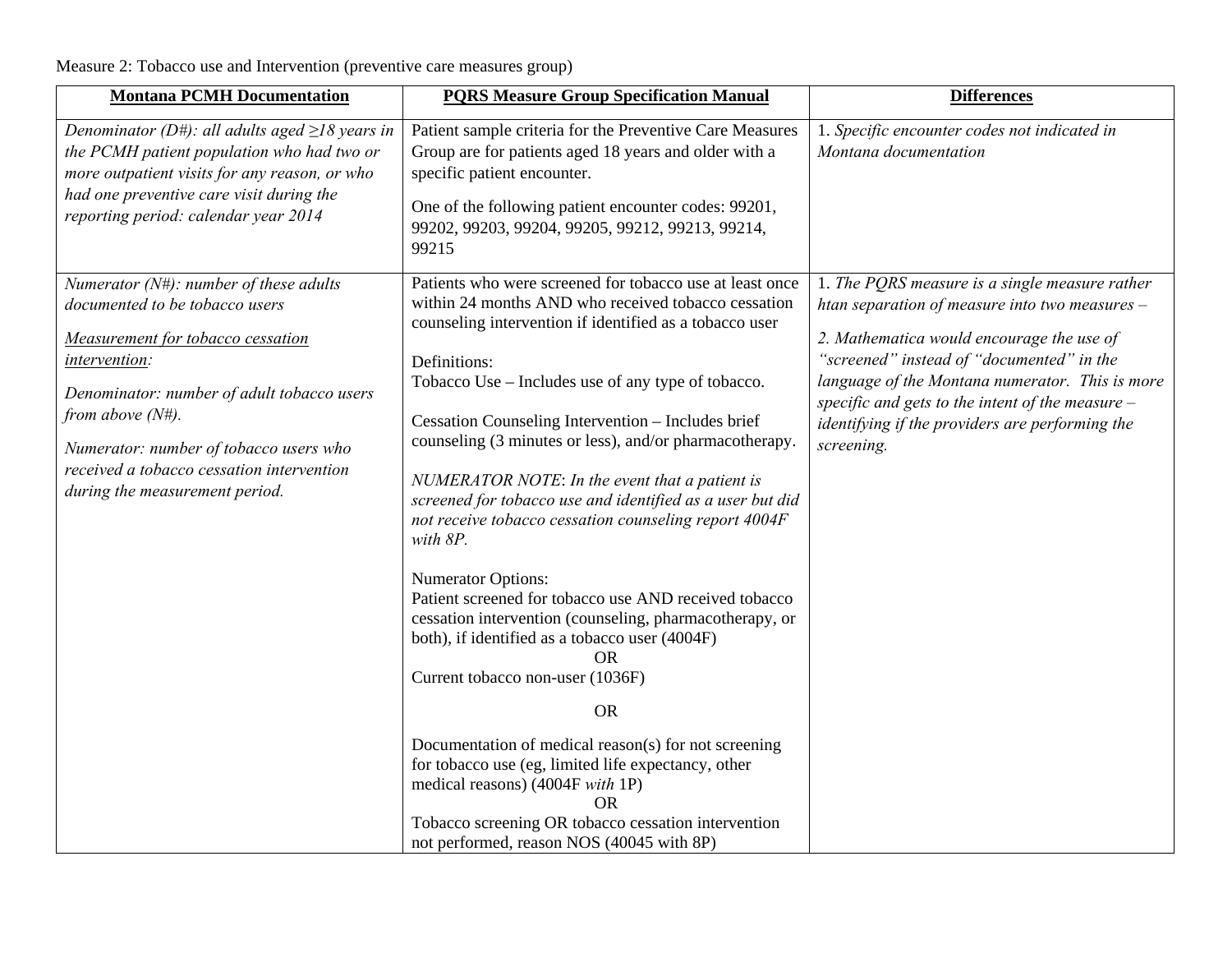## Measure 3: A1C Control (Diabetes measures group)

| <b>Montana PCMH Documentation</b>                                                                                                                                               | <b>PQRS Measure Group Specification Manual</b>                                                                                                                                                                                                                                                                                                                                                                                                                                                                                                                                                                                                                                                                                                                                                                                                                                                                               | <b>Differences</b>                                                                                                          |
|---------------------------------------------------------------------------------------------------------------------------------------------------------------------------------|------------------------------------------------------------------------------------------------------------------------------------------------------------------------------------------------------------------------------------------------------------------------------------------------------------------------------------------------------------------------------------------------------------------------------------------------------------------------------------------------------------------------------------------------------------------------------------------------------------------------------------------------------------------------------------------------------------------------------------------------------------------------------------------------------------------------------------------------------------------------------------------------------------------------------|-----------------------------------------------------------------------------------------------------------------------------|
| Denominator (D#): all adults aged $\geq$ 18 through 75<br>years in the PCMH patient population who<br>(a) have the diagnosis of diabetes mellitus* (type $1$<br>or type 2), and | Patient sample criteria for the Diabetes Measures Group<br>are patients aged 18 through 75 years with a specific<br>diagnosis of diabetes accompanied by a specific patient<br>encounter:                                                                                                                                                                                                                                                                                                                                                                                                                                                                                                                                                                                                                                                                                                                                    | 1. Specificity with diagnosis and encounter<br>$codes - PORS documentation$ includes specific<br>allowable encounter codes. |
| (b) had one or more outpatient visits during the<br>reporting period: calendar year 2014.<br>*Diabetes diagnosis: ICD-9 code groups: 249.00-<br>249.99; 250.00-250.99.          | The following diagnosis codes indicating diabetes:<br>ICD-9-CM [for use $1/1/2014 - 9/30/2014$ ]: 250.00,<br>250.01, 250.02, 250.03, 250.10, 250.11, 250.12, 250.13,<br>250.20, 250.21, 250.22, 250.23, 250.30, 250.31, 250.32,<br>250.33, 250.40, 250.41, 250.42, 250.43, 250.50, 250.51,<br>250.52, 250.53, 250.60, 250.61, 250.62, 250.63, 250.70,<br>250.71, 250.72, 250.73, 250.80, 250.81, 250.82, 250.83,<br>250.90, 250.91, 250.92, 250.93, 357.2, 362.01, 362.02,<br>362.03, 362.04, 362.05, 362.06, 362.07, 366.41, 648.00,<br>648.01, 648.02, 648.03, 648.04                                                                                                                                                                                                                                                                                                                                                      |                                                                                                                             |
|                                                                                                                                                                                 | ICD-10-CM [for use $10/1/2014 - 12/31/2014$ ]: E10.10,<br>E10.11, E10.21, E10.22, E10.29, E10.311, E10.319,<br>E10.321, E10.329, E10.331, E10.339, E10.341,<br>E10.349, E10.351, E10.359, E10.36, E10.39, E10.40,<br>E10.41, E10.42, E10.43, E10.44, E10.49, E10.51,<br>E10.52, E10.59, E10.610, E10.618, E10.620, E10.621,<br>E10.622, E10.628, E10.630, E10.638, E10.641,<br>E10.649, E10.65, E10.69, E10.8, E10.9, E11.00,<br>E11.01, E11.21, E11.22, E11.29, E11.311, E11.319,<br>E11.321, E11.329, E11.331, E11.339, E11.341,<br>E11.349, E11.351, E11.359, E11.36, E11.39, E11.40,<br>E11.41, E11.42, E11.43, E11.44, E11.49, E11.51,<br>E11.52, E11.59, E11.610, E11.618, E11.620, E11.621,<br>E11.622, E11.628, E11.630, E11.638, E11.641,<br>E11.649, E11.65, E11.69, E11.8, E11.9, O24.011,<br>024.012, 024.013, 024.019, 024.02, 024.03,<br>024.111, 024.112, 024.113, 024.119, 024.12, 024.13<br>Accompanied by: |                                                                                                                             |
|                                                                                                                                                                                 | One of the following patient encounter codes: 99201,<br>99202, 99203, 99204, 99205, 99211, 99212, 99213,                                                                                                                                                                                                                                                                                                                                                                                                                                                                                                                                                                                                                                                                                                                                                                                                                     |                                                                                                                             |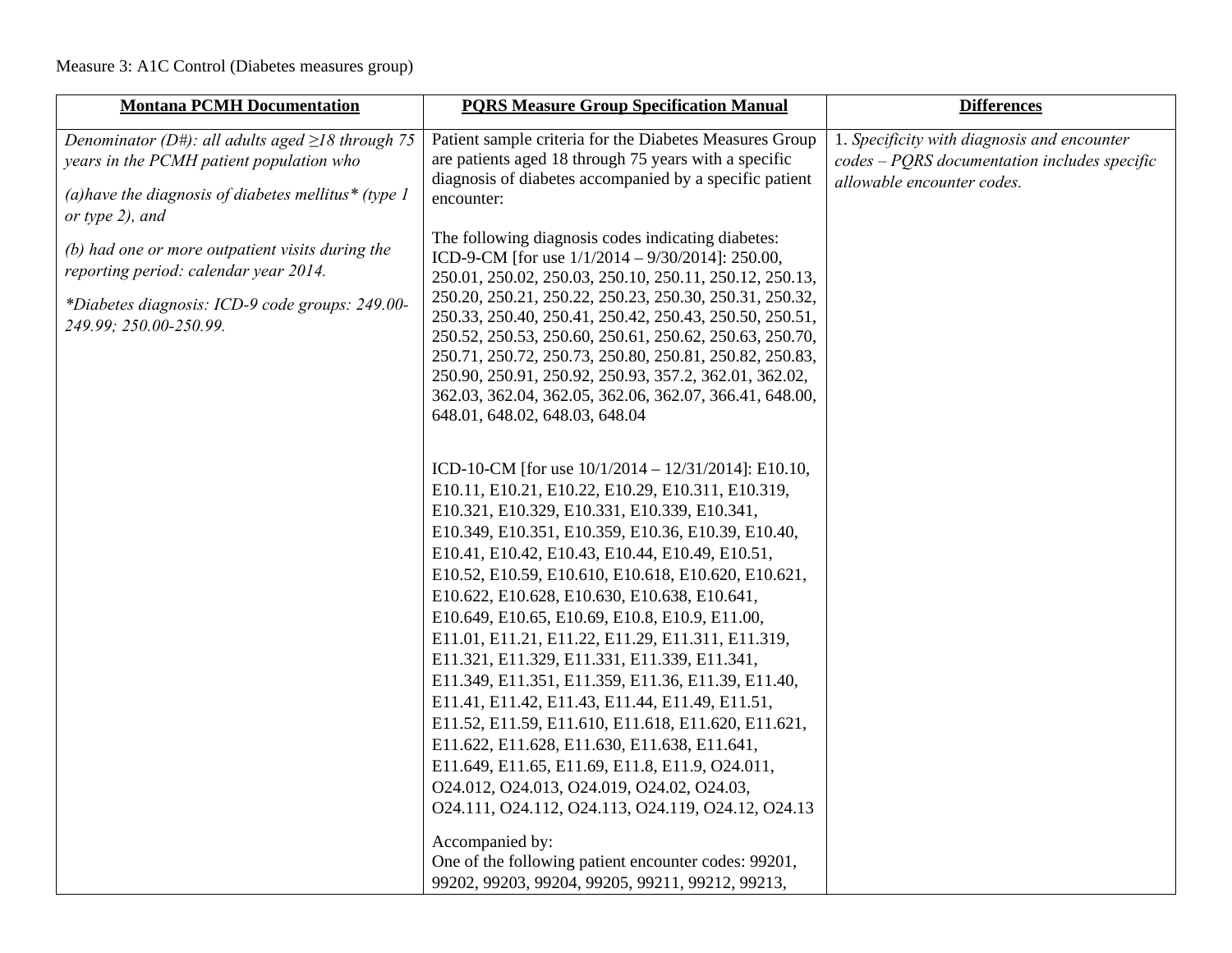| <b>Montana PCMH Documentation</b>                                                                                                                                                                                                              | <b>PQRS Measure Group Specification Manual</b>                                                                                                                                                                                                                                                                                                                                                                                                                                                                                                                                                                                                                                                                                                                                                                                                                                          | <b>Differences</b>    |
|------------------------------------------------------------------------------------------------------------------------------------------------------------------------------------------------------------------------------------------------|-----------------------------------------------------------------------------------------------------------------------------------------------------------------------------------------------------------------------------------------------------------------------------------------------------------------------------------------------------------------------------------------------------------------------------------------------------------------------------------------------------------------------------------------------------------------------------------------------------------------------------------------------------------------------------------------------------------------------------------------------------------------------------------------------------------------------------------------------------------------------------------------|-----------------------|
|                                                                                                                                                                                                                                                | 99214, 99215, 99217, 99218, 99219, 99220, 99221,<br>99222, 99223, 99231, 99232, 99233, 99238, 99239,<br>99281, 99282, 99283, 99284, 99285, 99291, 99304,<br>99305, 99306, 99307, 99308, 99309, 99310, 99315,<br>99316, 99318, 99324, 99325, 99326, 99327, 99328,<br>99334, 99335, 99336, 99337, 99341, 99342, 99343,<br>99344, 99345, 99347, 99348, 99349, 99350, 99455,<br>99456, G0402, G0438, G0439                                                                                                                                                                                                                                                                                                                                                                                                                                                                                  |                       |
| Numerator: number of these adults for whom the<br>most recent documented AIC during the reporting<br>period was $>9.0\%$ .<br>Note: If A1C is not documented during the<br>measurement period, then A1C is not controlled<br>for this measure. | Patients whose most recent HbA1c level (performed<br>during the measurement period) is $> 9.0\%$ .<br><b>Numerator Instructions:</b><br>Patient is numerator compliant if most recent HbA1c<br>level is $> 9.0\%$ or is missing a result or if an HbA1c test<br>was not done during the measurement year.<br>NUMERATOR NOTE: The performance period for this<br>measure is 12 months from date of encounter.<br>A lower calculated performance rate for this measure<br>indicates better clinical care or control.<br><b>Numerator Options:</b><br>Most recent hemoglobin A1c level $> 9.0\%$ (3046F)<br><b>OR</b><br>Hemoglobin A1c level was not performed during the<br>performance period (12 months) (3046F with 8P)<br><b>OR</b><br>Most recent hemoglobin A1c (HbA1c) level $< 7.0\%$<br>(3044F)<br><b>OR</b><br>Most recent hemoglobin A1c (HbA1c) level 7.0 to 9.0%<br>(3045F) | No differences noted. |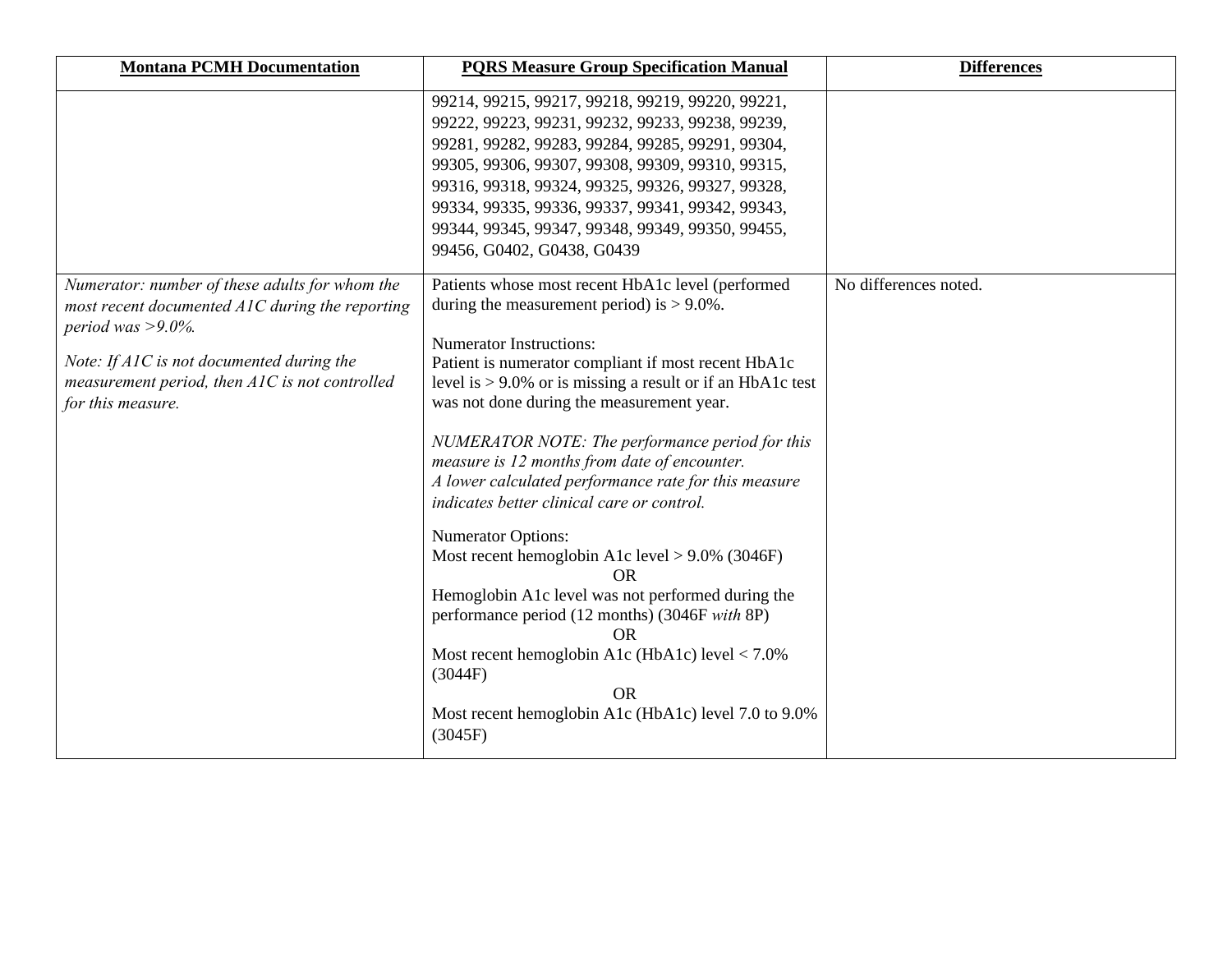Measure 4: Age-appropriate immunization for children

| <b>Montana PCMH Documentation</b>                                                                                                                                                                                                                                                                                                                                                                                                                                                                                                                                                                                                                                                                                                                                                                                                                                                                                                        | <b>CHIPRA Specification Manual</b>                                                                                                                                                                                                                                                                                                                                                                                                                                                                                                                                                                                                                                                                                                                                                                                                                                                                                                       | <b>Differences</b>                                                                                                                                                                                                                                                                |
|------------------------------------------------------------------------------------------------------------------------------------------------------------------------------------------------------------------------------------------------------------------------------------------------------------------------------------------------------------------------------------------------------------------------------------------------------------------------------------------------------------------------------------------------------------------------------------------------------------------------------------------------------------------------------------------------------------------------------------------------------------------------------------------------------------------------------------------------------------------------------------------------------------------------------------------|------------------------------------------------------------------------------------------------------------------------------------------------------------------------------------------------------------------------------------------------------------------------------------------------------------------------------------------------------------------------------------------------------------------------------------------------------------------------------------------------------------------------------------------------------------------------------------------------------------------------------------------------------------------------------------------------------------------------------------------------------------------------------------------------------------------------------------------------------------------------------------------------------------------------------------------|-----------------------------------------------------------------------------------------------------------------------------------------------------------------------------------------------------------------------------------------------------------------------------------|
| Denominator ( $D#$ ): all children in the PCMH<br>population whose 3rd birthday occurred from<br>January 1, 2014 through January 1, 2015 and who<br>had one or more outpatient visits during calendar<br>year 2014                                                                                                                                                                                                                                                                                                                                                                                                                                                                                                                                                                                                                                                                                                                       | Children who turn 2 years old during the measurement<br>year.                                                                                                                                                                                                                                                                                                                                                                                                                                                                                                                                                                                                                                                                                                                                                                                                                                                                            | 1. Age: Two versus three years during the<br>measurement period                                                                                                                                                                                                                   |
| Numerator $(N#)$ : number of these children who<br>had received all age-appropriate immunizations<br>before their third birthday (see list of<br><i>immunizations below)</i><br>$(#):$ for 4 DTAP<br>$(#):$ for 3 polio<br>$(#):$ for 1 MMR<br>$($ # $)$ : for 3 Hib<br>$($ # $)$ : for 3 HepB<br>$(\#)$ : for 1 Var<br>$($ # $)$ : for 4 PCV<br>Note: If there is documentation that a child has a<br>medical contraindication (MC) for an<br>immunization, or that the immunization was<br>offered but refused $(R)$ , you may report the number<br>with MC or R. However, the MC and R numbers<br>will be considered as part of the "not immunized"<br>number in the denominator for calculating the<br>percent of children with age-appropriate<br>immunizations for this reporting year. If an<br>EMR/EHR does not have the capability to report<br>the $(MC)$ or $(R)$ numbers, they should be reported<br>in the $(No)$ category. | For MMR, Hep B, VZV and Hep A, count any of the<br>following:<br>• Evidence of the antigen or combination vaccine, or<br>• Documented history of the illness, or<br>• A seropositive test result for each antigen<br>For DTaP, IPV, HiB, pneumococcal conjugate,<br>rotavirus and influenza, count only:<br>• Evidence of the antigen or combination vaccine.<br>For combination vaccinations that require more than<br>one antigen (i.e., DTaP and MMR), evidence of all the<br>antigens must be found<br>DTaP: At least four DTaP vaccinations (DTaP Value<br>Set), with different dates of service on or before the<br>child's second birthday. Do not count a vaccination<br>administered prior to 42 days after birth.<br>IPV: At least three IPV vaccinations (IPV Value Set),<br>with different dates of service on or before the child's<br>second birthday. IPV administered prior to 42 days after<br>birth cannot be counted. | 1. Exclusions for medical contraindication or<br>refusal.<br>The language in the Montana documentation<br>seems to indicate that those cases will still be<br>calculated in the denominator which will affect<br>the provider's rate. This should be addressed<br>with providers. |
|                                                                                                                                                                                                                                                                                                                                                                                                                                                                                                                                                                                                                                                                                                                                                                                                                                                                                                                                          | MMR: Any of the following with a date of service on or<br>before the child's second birthday meet criteria:<br>• At least one MMR vaccination (MMR Value Set).                                                                                                                                                                                                                                                                                                                                                                                                                                                                                                                                                                                                                                                                                                                                                                           |                                                                                                                                                                                                                                                                                   |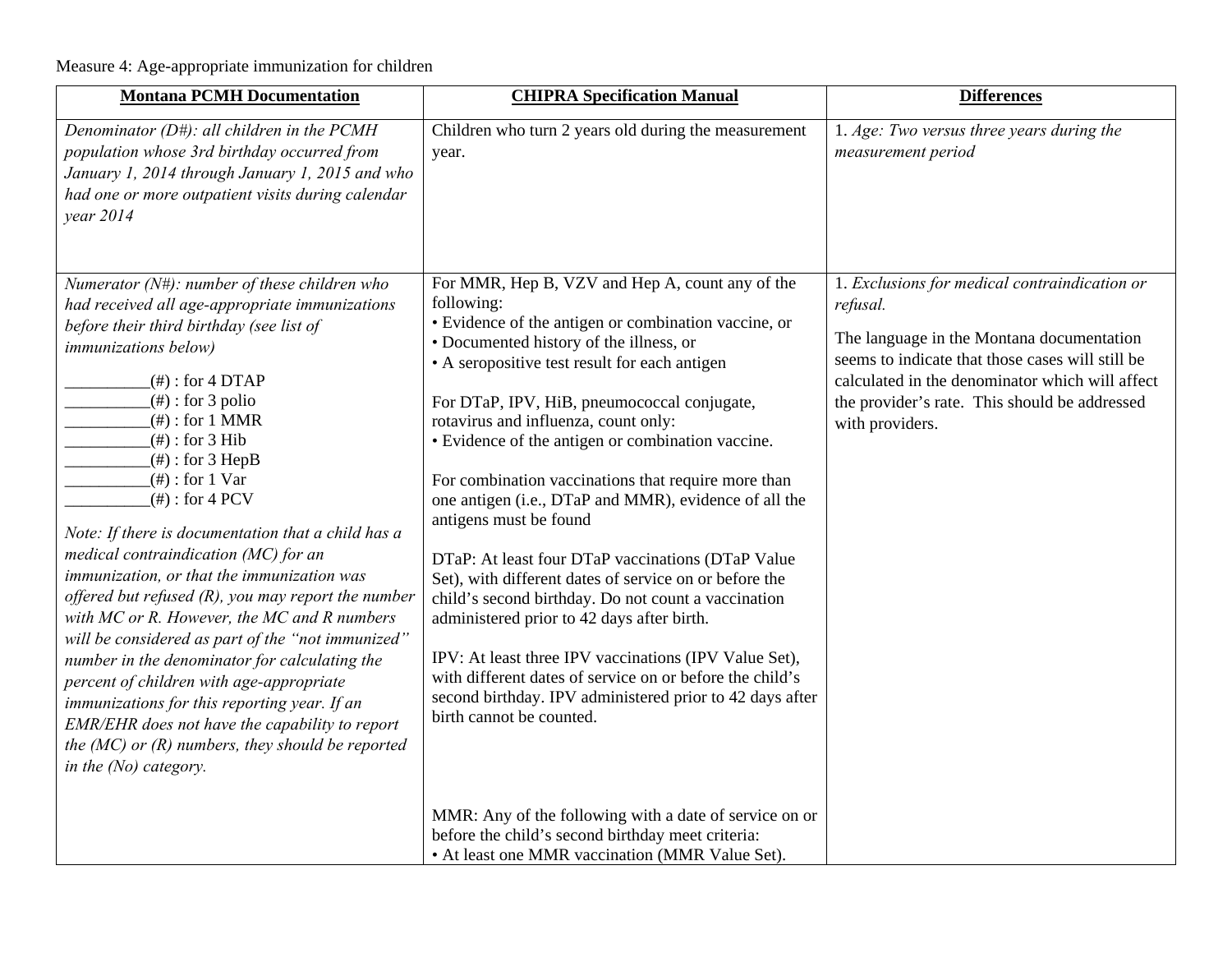| <b>Montana PCMH Documentation</b> | <b>CHIPRA Specification Manual</b>                                                                                                                                                                                                                                                                                                                                                                                                                       | <b>Differences</b> |
|-----------------------------------|----------------------------------------------------------------------------------------------------------------------------------------------------------------------------------------------------------------------------------------------------------------------------------------------------------------------------------------------------------------------------------------------------------------------------------------------------------|--------------------|
|                                   | • At least one measles and rubella vaccination<br>(Measles/Rubella Value Set) and at least one mumps<br>vaccination (Mumps Value Set) on the same date of<br>service or on different dates of service.<br>• At least one measles vaccination (Measles Value Set)<br>and at least one mumps vaccination (Mumps Value Set)<br>and at least one rubella vaccination (Rubella Value Set)<br>on the same date of service or on different dates of<br>service. |                    |
|                                   | HiB: At least three HiB vaccinations (HiB Value Set),<br>with different dates of service on or before the child's<br>second birthday. HiB administered prior to 42 days<br>after birth cannot be counted.                                                                                                                                                                                                                                                |                    |
|                                   | Hepatitis B: Either of the following on or before the<br>child's second birthday meet criteria:<br>• At least three hepatitis B vaccinations (Hepatitis B<br>Value Set), with different dates of service.<br>• History of hepatitis (Hepatitis B Diagnosis Value Set).                                                                                                                                                                                   |                    |
|                                   | VZV: At least one VZV vaccination (VZV Value Set),<br>with a date of service falling on or before the child's<br>second birthday.                                                                                                                                                                                                                                                                                                                        |                    |
|                                   | Pneumococcal Conjugate: At least four pneumococcal<br>conjugate vaccinations (Pneumococcal Conjugate Value<br>Set), with different dates of service on or before the<br>child's second birthday. Do not count a vaccination<br>administered prior to 42 days after birth.                                                                                                                                                                                |                    |
|                                   | Hepatitis A: At least one hepatitis A vaccination<br>(Hepatitis A Value Set), with a date of service on or<br>before the child's second birthday.                                                                                                                                                                                                                                                                                                        |                    |
|                                   | Rotavirus: Any of the following on or before the child's<br>second birthday meet criteria. Do not count a<br>vaccination administered prior to 42 days after birth.                                                                                                                                                                                                                                                                                      |                    |